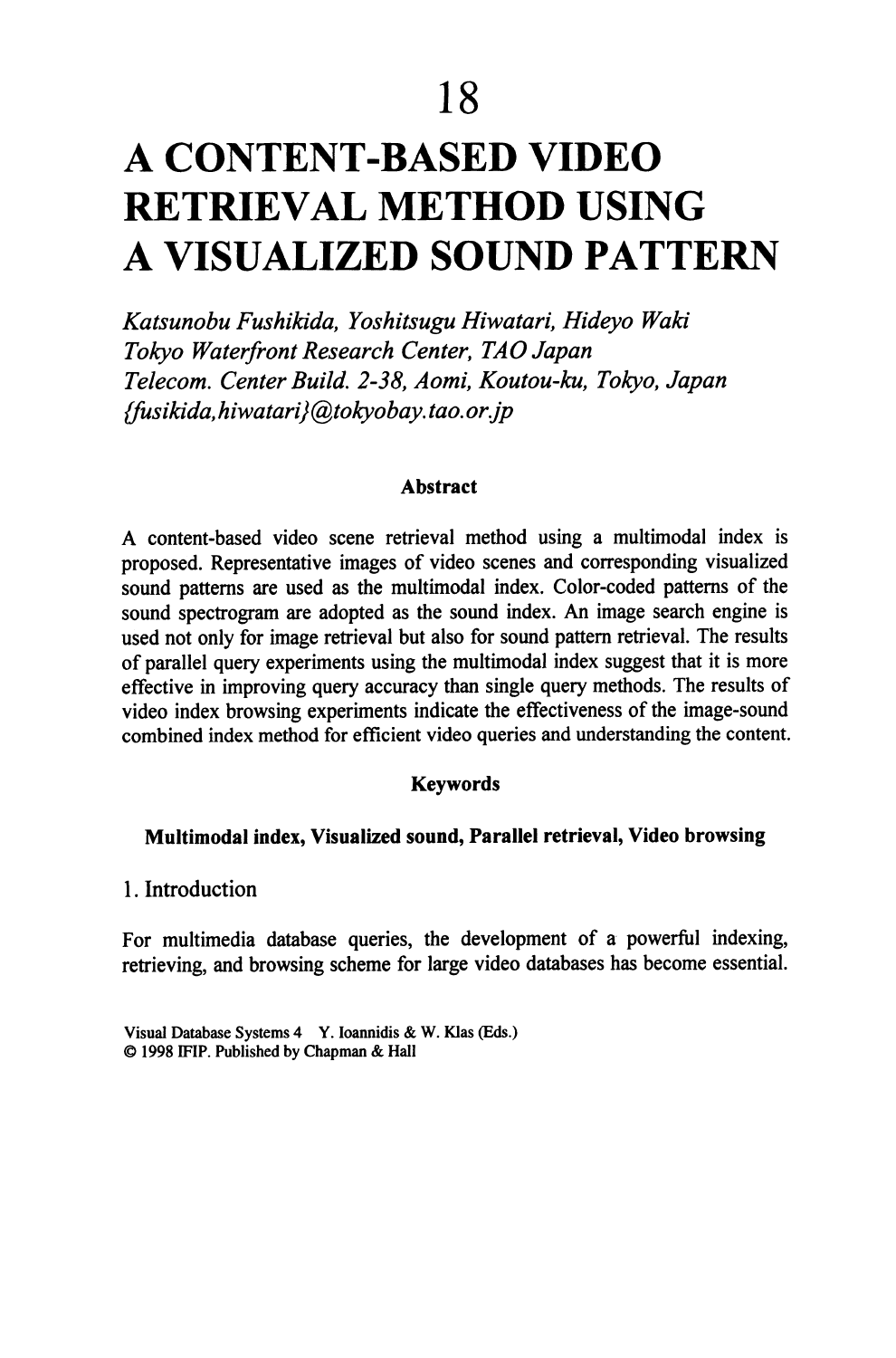Content-based multimedia database queries is one approach being looked at and much research is currently being done in this area (Aigrain, 1996).

The efficient querving of a video scene requires a multimodal index including text, images, sound and any combination of these modes to be interactively used. The effectiveness of sound information in video retrieval or video handling has been pointed out (Hauptmann, 1995 and Brown, 1996). In order to fully understand the video content, each piece of index information should be presented in an effective manner to allow rapid video browsing.

We propose a multimodal retrieval scheme using a multimedia index, namely images and a corresponding visualized sound pattern that we call a "multimodal index" in this paper.

To improve search accuracy and reduce search time, we have discussed a parallel retrieval scheme on the distributed image search sites using image attributes, shape and color in a previous paper (Fushikida, 1998). In this paper, we extended this scheme to multimodal retrieval using image and sound attributes.

### 2. Multimodal retrieval for video database

Typical video indexes such as text indexes, image indexes and sound indexes have been discussed for content-based retrieval. Each index has its own particular features. A text index is an effective index for video retrieval. However, manual text indexing for video scenes is extremely time-consuming. Existing automatic text indexing techniques using speech recognition techniques such as word spotting or analyzing the meaning of a video scene are not yet sufficiently refined for practical application.

Although an image index can be viewed simultaneously on a screen and the video rapidly browsed we can not hear the sound indexes of different scenes simultaneously. To do this, we propose a visualized sound index which has the following two advantages.

(1) We can "glance" at the sounds of different scenes simultaneously.

(2) An image search engine can be used for sound retrieval.



Fig. 1 Visualized sound index (sound spectrogram)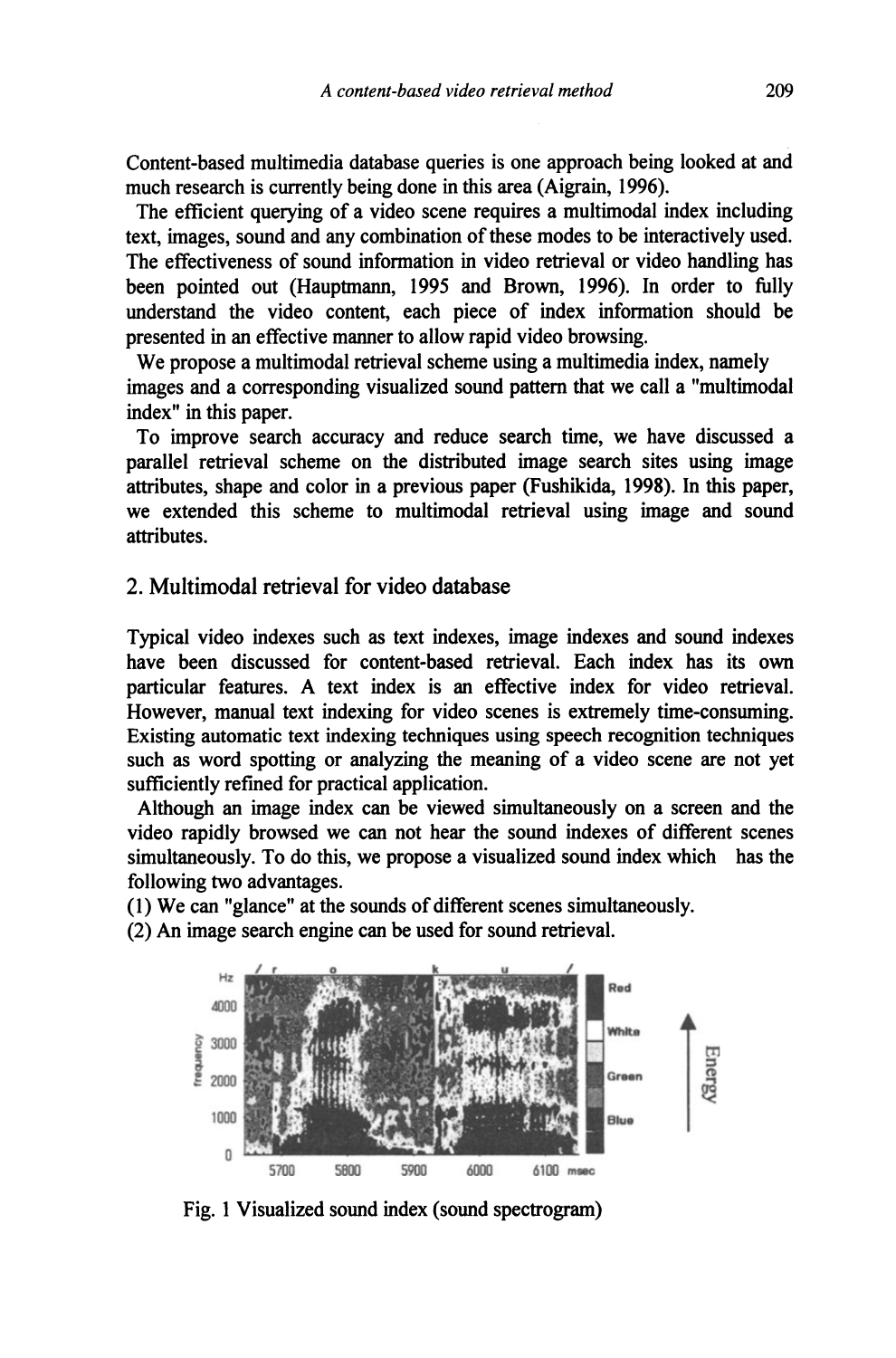• Sound visualization method

We adopted a time-frequency pattern for speech, the so-called sound spectrogram, because of its robustness and universality compared with the other parametric methods. Figure 1 shows a sound spectrogram for word speech. A Fourier transformation is calculated and the energy values for each frequency component are quantized into eight levels. The energy level is represented by a color from dark blue (low energy) to red (high energy).

## 3. Experimental system

Figure 2 shows the experimental video retrieval system used for the multimodal retrieval. It consists of an image search engine, a multimodal index database and a video database. The input picture to the image search engine can be selected from images, visualized sound images, or a combined image of the preceding two images.

The image search engine in the experimental system uses a region-based matching method which was developed by Hirata (Hirata, 1993).



Fig. 2 Video retrieval experimental system using multimodal indexes

# 4. Experiments and results

## 4-1. Spoken word retrieval

We carried out preliminary spoken word retrieval experiments to investigate the ability of the image search engine to retrieve a visualized sound pattern. We used a 261 sound database containing 190 spoken words, 50 bird songs and 21samples from soccer video. As input words, 10 numbers and 10 Japanese nouns were spoken by four male speakers. The average recall rank of 20 words was 1.3. This is reasonable compared with conventional speech recognition results.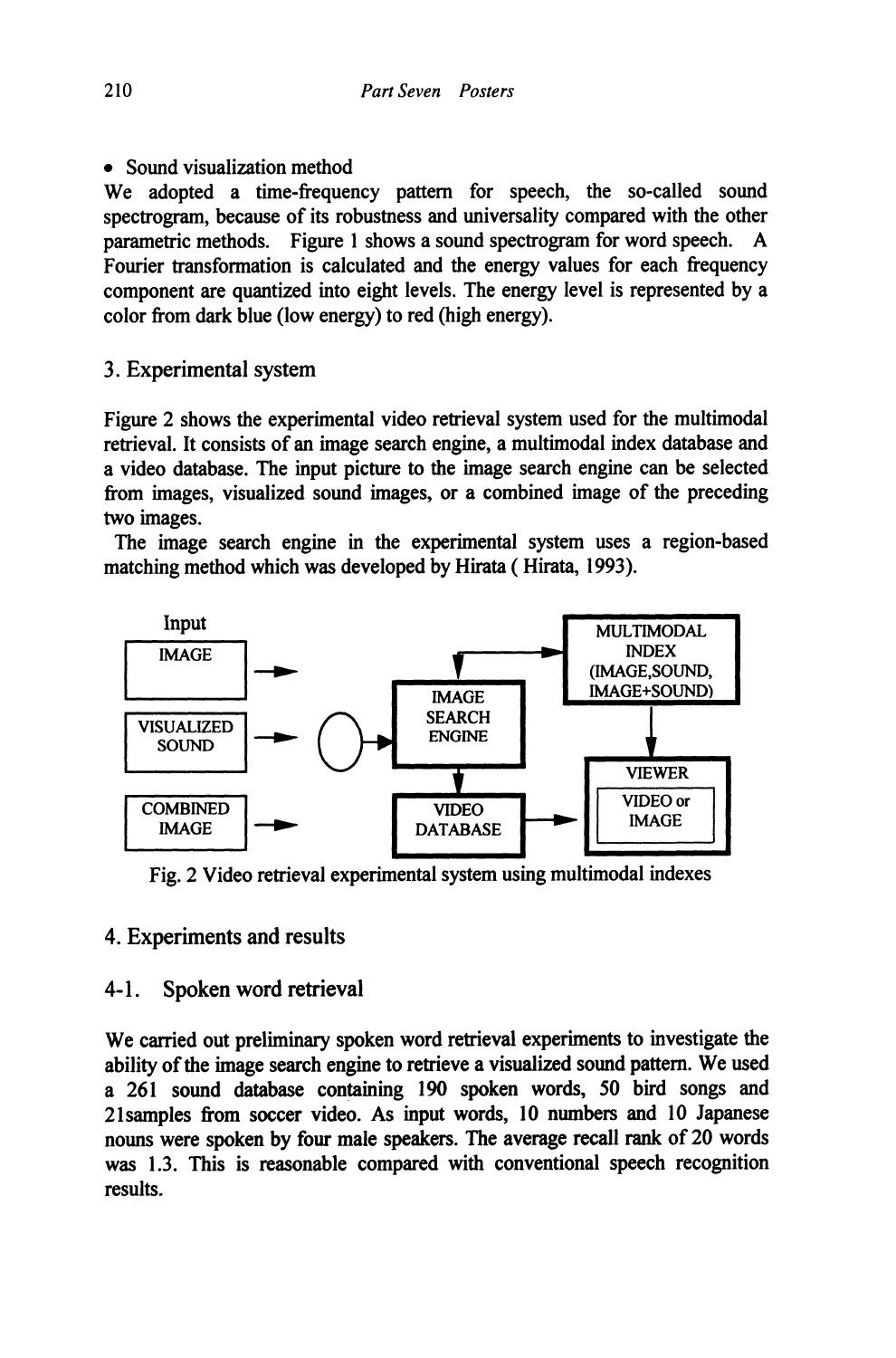### 4-2. Retrieval using image indexes

Retrieval experiments using image indexes were conducted on a database of 600 frames (180 frames of 63 bird species, 250 soccer frames, etc.) manually extracted from colored video streams.

We selected eight target pictures from eight bird species and eight input pictures beforehand. These input pictures had different backgrounds, figures, and daylight conditions from the target pictures. The average recall rank of retrieval was 232. Thus, if the video scene changed significantly, it was difficult to search the target picture efficiently. Figure 3 (a) shows a pair of an input picture and a target picture. (Bird video from NHK software)



Fig.3 Examples of input pictures and target pictures for (a)image and (b)sound

#### 4-3. Retrieval using visualized sound indexes

Retrieval experiments using visualized sound indexes were conducted on a database of 300 sound patterns. These contained 90 patterns from 38 bird species, 190 spoken word patterns and 20 patterns from a soccer video. The sound data was obtained manually by viewing the sound spectrogram on the display. The duration of the sounds was about 1 sec. We selected 12 input patterns from eight bird species and searched the target patterns for the same bird.

The average recall rank of retrieval was 2.0. This result indicates the superiority of the visualized sound index method. Figure 3(b) shows a pair of a visualized sound input and a target picture.

# 4-4. Parallel retrieval using image and sound indexes

To evaluate the performance of parallel retrieval for the multimodal index, we practiced retrieval using the image index and the sound index simultaneously.

The database was the same as that in 4-2 and 4-3. The input pictures were 25 pictures and their associated visualized sound (birdsong) which were selected at random. Table I shows the results of single retrievals and a parallel retrieval.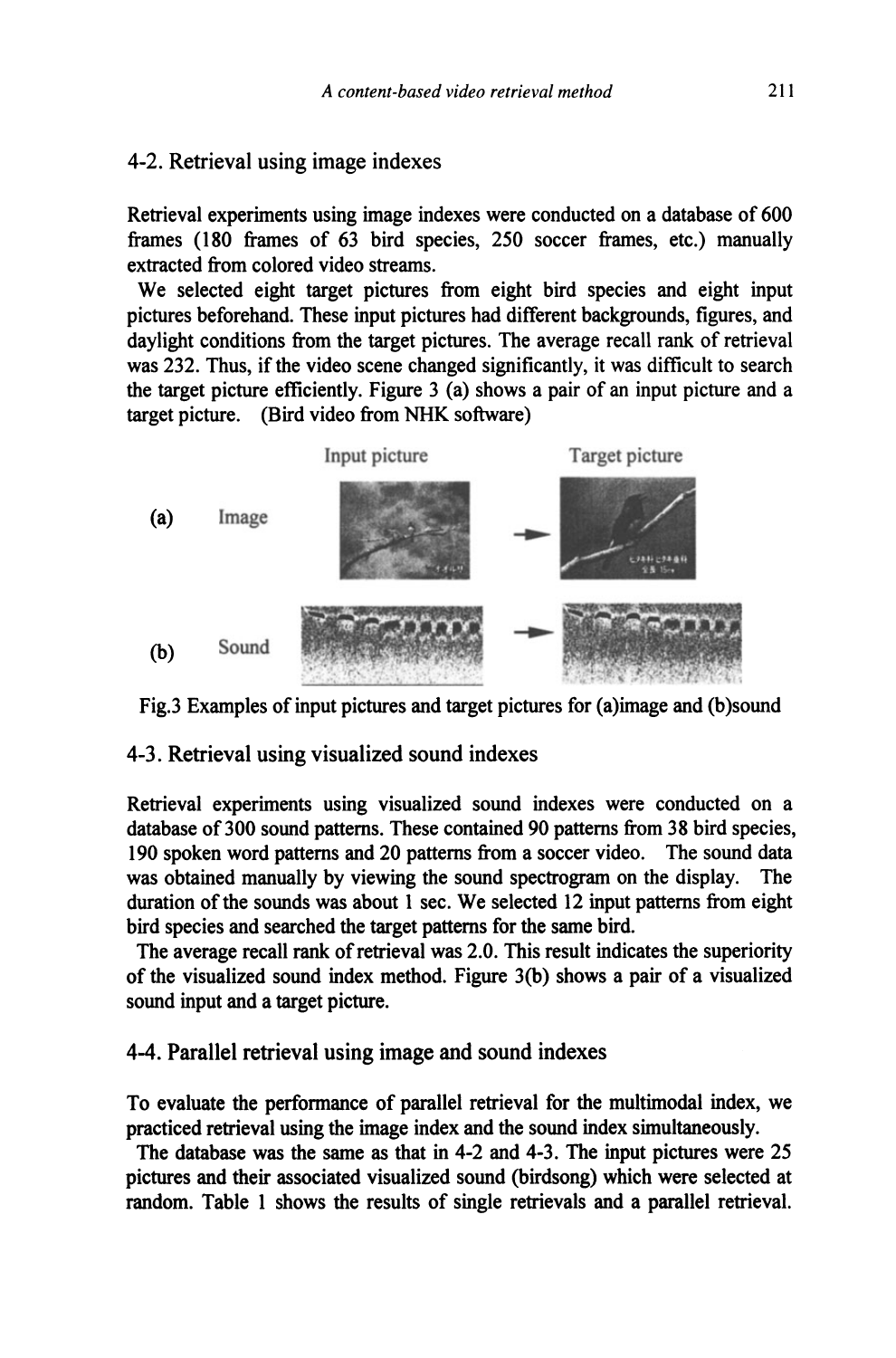They suggest that image retrieval and sound retrieval can compliment each other and retrieval accuracy can be improved compared with the single retrieval method. However, it should be noted that the sound retrieval method is only effective when the video scene contains sound.

| Table 1 Results for single retrieval and parallel retrieval |               |             |          |  |
|-------------------------------------------------------------|---------------|-------------|----------|--|
|                                                             | Single        |             |          |  |
| Retrieval by                                                | Sound index T | Image index | Parallel |  |
| Retrieval accuracy (%)                                      | 96            | 68          | 99       |  |

## 4-5. Understanding video content through retrieval and browsing

The image-sound combined index can easily be used by the user to discriminate whether a scene is interesting or not. Figure 4 shows examples of the combined multimodal indexes. In the soccer game, the spectators are shouting enthusiastically and the reporter is talking excitedly. Consequently, the sound spectrogram for the highlight indicates high intensity and most part of the spectrogram is red (black in the sound index of Fig. 4).



Fig. 4 Examples of combined multimodal indexes

Query experiments using a combined multimodal index were conducted on a soccer video with database of 44 scenes (highlighted scenes: 14, others: 30).

Figure 5 depicts browser screen of the experiments for highlight scene retrieval. We used the sketch of green and red as the input picture. All the candidate pictures that ranked in the top 10 were the highlight scenes.

A user can browse scenes with several sound images simultaneously. It helps the user to browse the content of the video database efficiently. The user can also listen to the actual sounds by clicking the sound image on the display.

Our multimodal index browsing experiments proved the effectiveness of presenting sound indexes in parallel. However, the experimenters needed a short period to understand the meaning of the sound index to obtain the characteristics of the sound spectrogram. We were able to glance not only the landscape but also the "soundscape " simultaneously.